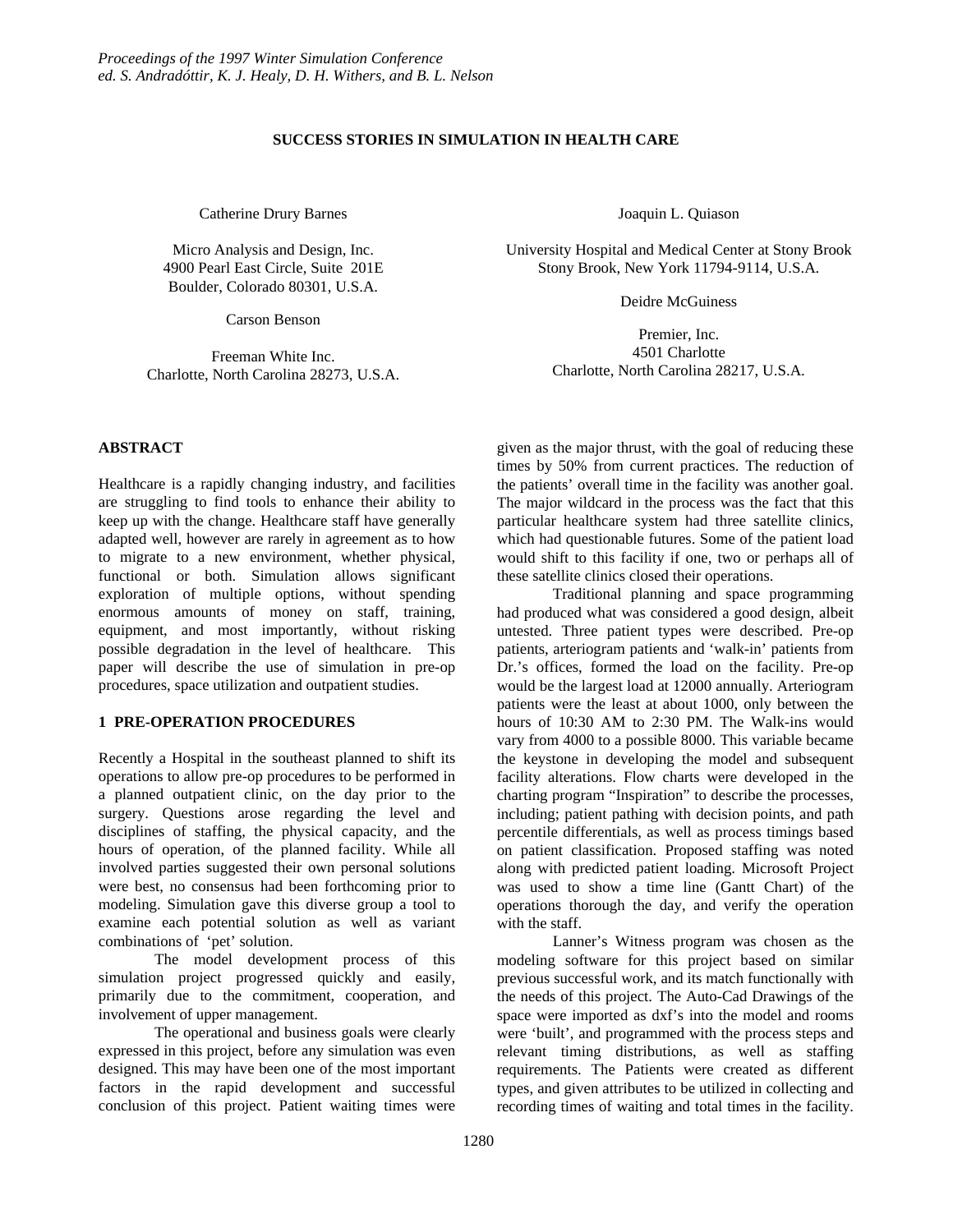Finally a 'dashboard' was created to display the data not automatically captured by the program. Histograms were defined to display waiting times and total times by patient type, and Time series plots illustrated the overall loading of the varying types of spaces in the facility.

As the model began to function with all patients, staff and rooms programmed to their initial state, described by the initial meeting with the staff, several immediate bottlenecks were highlighted. Staff utilization for two of the types showed as terribly low. It was also noted that all the staff was "on" shift for 12 hours per day 7 days per week. This small facility also operated an Xray room and it was noted that a tremendous amount of blockage was in the exam rooms during the step prior to Xray. Initial reaction was to double the Xray capacity, with more equipment and real estate.

All of these problems in operations were easily quantified, and solutions were analyzed and tested. Each of the Hospital Staff members, as well as the space planners on the team, all had their ideas to fix the problem. The often-repeated phrase "The answer is obvious!" became quite laughable as the team members began to realize that their passionately expressed opinions might be backing the wrong horse.

Many problems were solved and a substantial amount of savings were gained in the operation of the facility, as a result of the changes brought about from the information provided by simulation. Breaking up the staff into two overlapping shifts, allowed full coverage in the part of the day with the heaviest load, but also allowed the facility to operate over a much longer day than originally conceived, without incurring the overtime which the initial operating plan would have produced. The under-utilized staff positions could be combined into a multi-skilled worker, eliminating two FTE's (Full Time Equivalents) from the operations. Simply adding a subwaiting area outside the Xray room eliminated the blockage into Xray.

This pre-op suite was a textbook project, with clear goals at the outset, management buy-in at the appropriate level. Not only were the goals met, but several intangible benefits were realized as well. Using the simulation process as a focal point for the evolution of this project, many questions were asked about the planned pre-op process, which would have gone unasked, much less answered. This comprehensive, collaborative effort left the differing team members of one accord in the execution of the pre-op suite. The facility people, the management, the doctors, the nurses, and the architects all agreed that the plans were the right ones for this effort.

The benefit of agreement on the direction of this sort of undertaking by all parties, so positively affected this project that similar work and analysis of

other areas are planned, and staff are lining up to be included on the project team. This project has become the hallmark of our efforts, and has helped define the strategy for many current and future projects.

It must be noted that Simulation does not provide solutions. It only allows potential solutions to be relationally quantified. Without the involvement of healthcare professionals, experienced in the operation and management of such a facility, and committed to a project such as this, meaningful, successful simulation would not be possible.

## **2 NEW HOSPITAL DESIGN**

A \$147 million facility renovation plan at Sarasota Memorial Hospital sparked an effort to ensure that the newly designed/renovated space would be both effective and functional. Effectively, the space would meet business and operational goals while functionally optimizing the square footage available. Simulation was used to test department design at the blueprint stage. Clarifying operational objectives, gathering and summarizing data into a concise form, and testing the design through simulation, resulted in a project which realized tremendous savings in construction and operational costs, and improved the patient process.

#### **2.1 Introduction**

Sarasota Memorial Hospital is an 885 bed facility located on the west coast of Florida. The hospital offers acute medical/surgical, psychiatric, rehabilitation, skilled nursing, and sub-acute services and has over 2700 employees. The continuing shift from inpatient to outpatient services, a growing clientele and the need to stay competitively positioned in the marketplace resulted in a critical need for additional as well as reconfigured space. The hospital's management engineering department was invited to join the design team to assist in ensuring that the Facilities Master Plan would indeed address the business and operational issues effectively. The architectural department at Sarasota Memorial Hospital faced challenges found in healthcare institutions across the country:

- a long drawn-out design process
- unclear operational objectives
- uncertainty of space requirements
- political issues
- a history of requests for change in design shortly after occupancy by the users

A new approach, featuring collaboration between architects, management engineering, simulation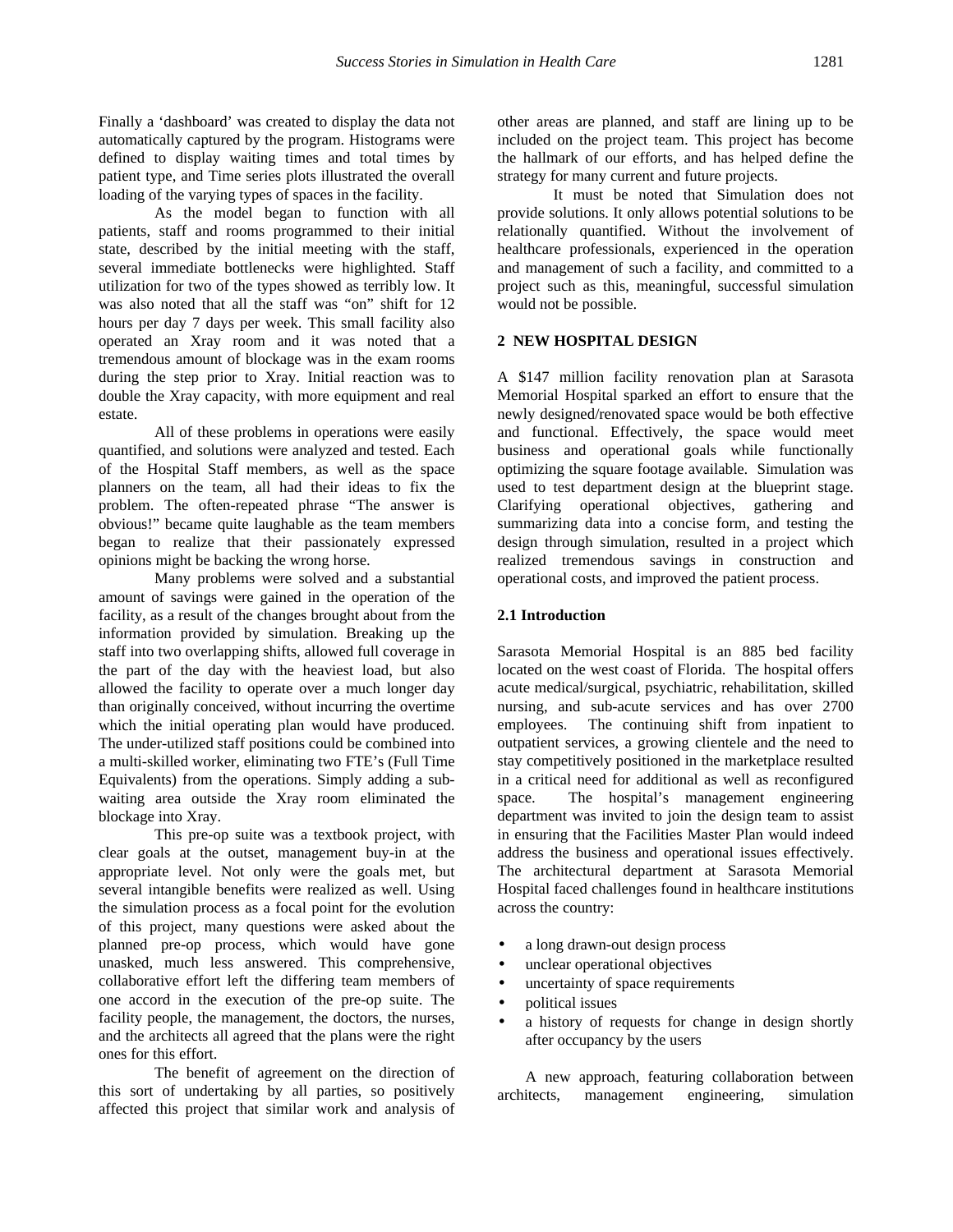consultants, and department personnel was deemed necessary to solve many of the issues.

#### **2.2 Approach**

Major projects in the Master Facility Plan were identified as candidates for simulation. The projects were chosen because of:

- potential dollar impact
- potential of impact on patient service quality
- uncertainties in the current design specifications
- benefits to be derived from simulation

Four departments were chosen for the initial evaluation. These departments were: Invasive Cardiology, Perioperative Services, Imaging, and Obstetrics. The team designed the goals and objectives for each of the models and the projects were started at three month intervals.

## **2.3 Invasive Cardiology**

Began in July 1996, the purpose of this model was to test the number of prep/recovery beds needed. Prep/Recovery is an area where patients check in, have IV's started and receive pre-catheterization medication. Following their procedure, the patients return to this area to recover for a period of time that ranges from one to six hours. Simulation showed that eight fewer prep/recovery beds were needed and the resulting savings in space allowed for an additional cath lab to be built in this complex rather than in a separate building as originally planned. Estimated savings are of \$650,000 in operational costs over the life of the building, \$100,000 in capital construction costs and \$50,000 in equipment costs.

## **2.4 Perioperative Services**

Perioperative Services is responsible for the outpatient pre and post operatively. This renovation plan involved a structure that was only three years old. The original structure had never worked well, and the manager was taking this opportunity to change both the facility and the patient care process. The simulation model resulted in improvement in the proposed patient flow, redesign of one portion of the facility resulting in \$60,000 savings in construction costs, assurance that the proposed patient flow would work and that room capacity was sufficient

## **2.5 Imaging Services**

The Imaging Department was out of space and the radiology experience for the patient was not consistent with the hospital's goals. Waiting times were long, the waiting areas were overcrowded and outpatients and inpatients mingled in the same treatment areas. Other facility renovation plans meant that the department would be absorbing additional outpatients from another on-campus site which was scheduled for demolition. A \$5,000,000 renovation plan was developed which would provide for separation of the inpatient and outpatient population while improving care for both. The simulation models demonstrated that the new facility would be overcrowded from day one and there was no room for future growth. As a result, additional space was allocated and significant redesign of the department ensued.

## **2.6 Obstetrics**

Uncertainty regarding the required number of antepartum and postpartum beds initiated this simulation project. A whole new tower building of Women's and Children's Services was on the drawing board, with many beds designated as multipurpose - e.g. postpartum or pediatric. Large fluctuations in volumes of both services mandated that "dedicated" beds would be an inefficient use of space. The model was used to predict bed requirements at current and predicted volumes. The impact of healthcare legislation on patient length of stay and hospitalization rates was also tested in this model.

## **3 OUTPATIENT DESIGN**

More than at any other time in its 17 years of existence, the University Hospital and Medical Center at Stony Brook (UHMCSB) is in a period of dramatic change spurred on by competitive pressures of Managed Care and continuous funding challenges faced by the State University of New York, of which UHMCSB is a part.

As a result, UHMCSB has become more aggressive than ever in its pursuit of operation and service quality improvements while controlling, if not reducing, its costs. The Management Engineering department has been supportive of these efforts, providing critical information and analytical support to the decision-making process.

Last year, attention focused on reducing patient waiting time in outpatient clinics. Management Engineering was requested to study three outpatient clinics: Family Medicine, Ophthalmology and Neurology. The studies, while conducted separately, had a similar approach and methodology. All three studies had an identical main objective: the reduction of patient waiting time.

As suggested by J. Lowery in the WSC '96 article "INTRODUCTION TO SIMULATION IN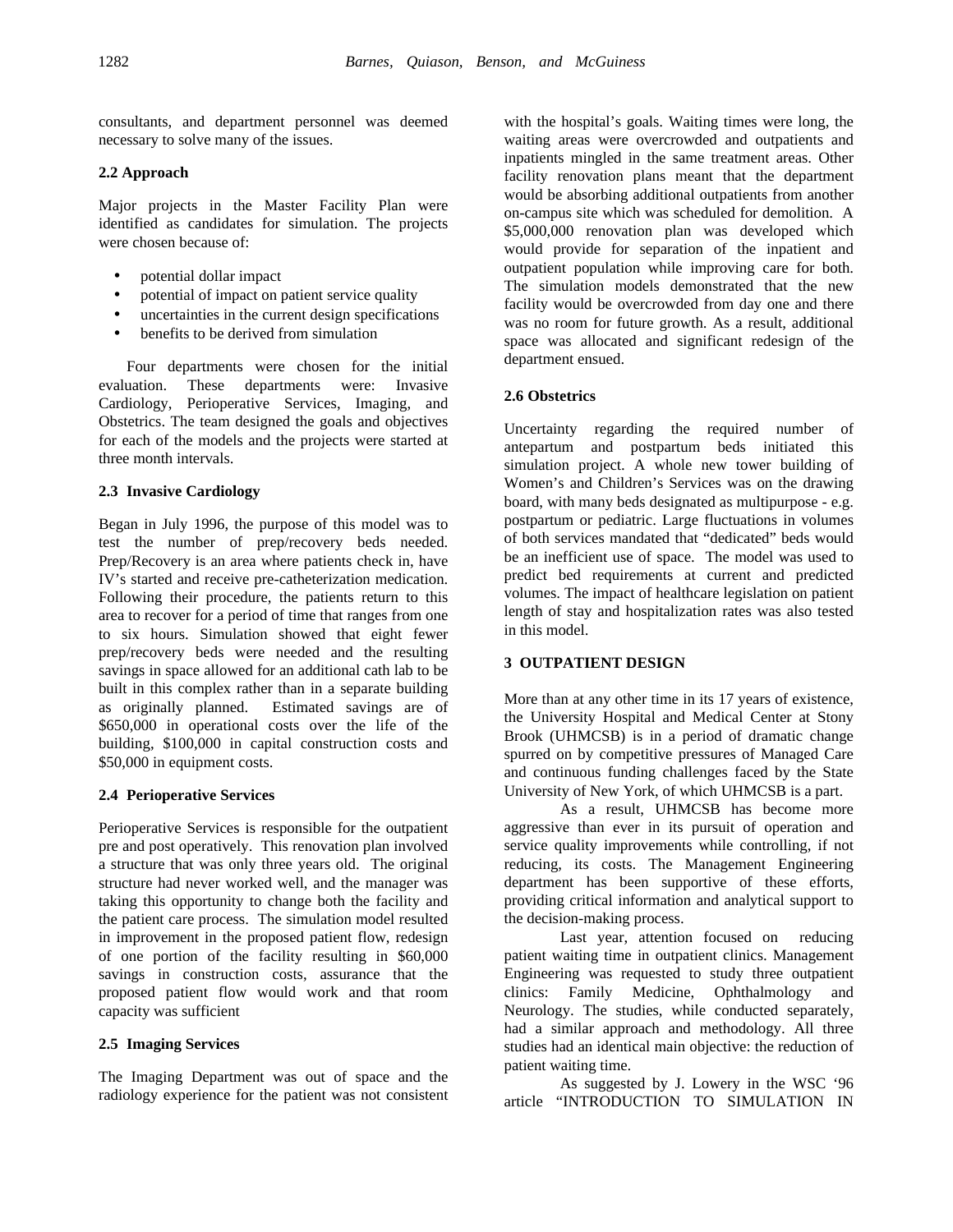HEALTH CARE", the healthcare industry appears ready for simulation but is just beginning to explore the value of this highly technical and sophisticated tool. She discussed potential barriers to a successful simulation implementation such as the user's resistance to the unfamiliar and highly technical nature of simulation.

This section briefly describes the steps taken to overcome such barriers to ensure the successful use of simulation in the outpatient studies. It describes how study participants and decision-makers were convinced that despite its highly technical nature, simulation is a credible tool to address the problem. It also summarizes the results and information generated through simulation that otherwise could not have been obtained through simpler, more familiar analytical methods.

#### **3.1 Key Elements To Success**

From the outset, the application of simulation appeared to be appropriate. With well-defined steps and boundaries, a computer simulation model of an outpatient clinic could be built within the specified time frame given for each study. A basic outpatient clinic flow is shown in Figure 1. Patient waiting time results from the interaction of multiple variables present in an outpatient clinic (e.g., appointment schedules, clinic staffing, number of Physicians, rooms, etc.). Determining how changing the variables could affect patient waiting time requires "what if" analysis which simulation effectively performs.

It was clear to Management Engineering that simulation was the right tool for the job. However, the harder part of our job, and I assume in any simulation project for that matter, was to convince the user that simulation would provide them the answers they were looking for. These are the key elements which ensured the success of the outpatient studies.

**3.2 Communication And Participation**

Prior to the start of each study, clinic management and key staff members were briefed on the simulation process and its value to the study. During the study, they learned how each stage of the simulation process contributes to achieving the study's objective. The education of the user was not so much on the technical details but the practical values of simulation.

As a way to overcome resistance and develop ownership of the simulation process, the clinic staff directly participated in the study from data gathering to model validation. Through participation, their understanding and confidence of the simulation process were enhanced. The general approach to breaking down the barrier to acceptance was constant communication with and involvement of the user whenever possible.

## **3.3User-FriendlySimulation Software**

Another important element was our access to MICROSAINT, a powerful yet user-friendly WINDOWSbased simulation software. With its logically-organized input screens and powerful programming language, MICROSAINT enabled Management Engineering to build and debug the models with ease. This was a critical advantage given the limited time frame of the studies.

More importantly, MICROSAINT's visual impact facilitated understanding of the simulation process by the clinic staff who had no prior knowledge of this tool. Each model was represented in the form of a network which is basically a flowchart, something the clinic staff was already familiar with. The simulation was executed graphically. The clinic staff was able to easily relate what they saw on the computer screen to what actually happens on the clinic floor.

#### **3.4 Use Of Actual Data**



Cognizant of the fact that the simulation model can only be as good as the data used, particular attention was

Figure 1: Basic Outpatient Clinic Flow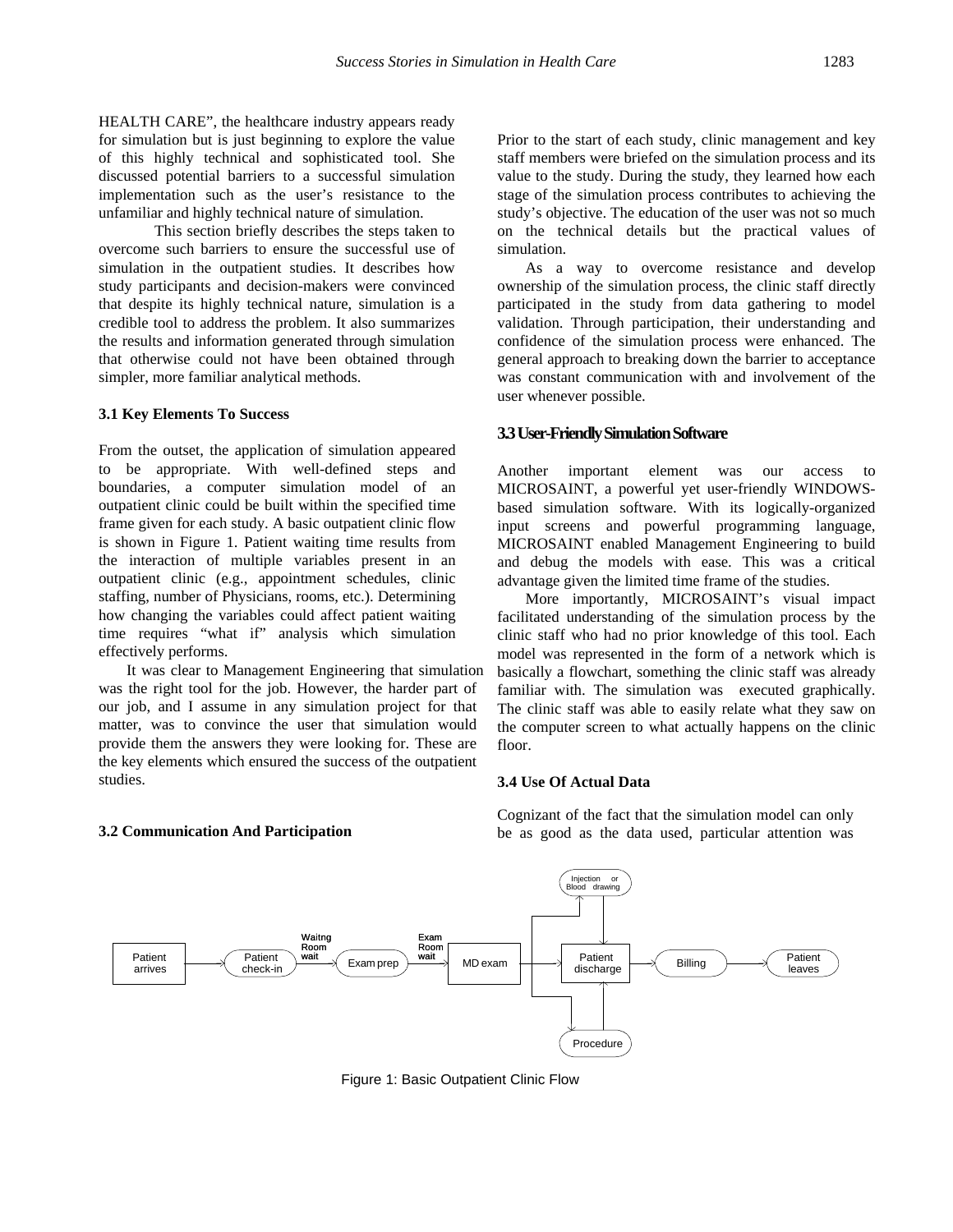given to the manner in which the data was gathered. After the basic simulation network was built in MICROSAINT, a special Data Collection Sheet was designed to capture all the necessary data elements (eg. patient arrival and leave time, start and end times of all the patient flow steps in the clinic, etc.) in an efficient and organized manner, ensuring the data's accuracy and consistency. In each of the studies, two weeks were devoted to data gathering using the Data Collection Sheet. Clinic staff members themselves logged work and time data on the Data Collection Sheet in real-time during patient visits. The resulting database was then used as the basis for the simulation model's input distribution (eg. patient arrivals), calculated mean times (eg. exam times) and other data elements.

The two-week study also established the current situation at the outpatient clinic. This "snapshot" was used to test and validate the accuracy of the simulation model.

While the use of theoretical distributions and predetermined industry time standards are valid alternatives, we chose actual data not only because of our confidence in its accuracy but also because, in practical terms, it is "real" data the clinic staff can relate to. This enhanced the credibility of the simulation process.

## **3.5 Simulation As A Decision-Making Tool**

Once the computer model was set up in MICROSAINT, simulation runs were executed to track patients moving through the network, emulating patients going through the steps of an actual clinic visit. Working directly with clinic management and key clinic staff members, "what if" analysis was extensively performed to see the effect of changing one or a combination of the following clinic variables on patient waiting time in the Waiting Room and Exam Room:

- Patient volume and scheduling
- Clinical staff availability (Clinical Aides, Nurses)
- Physician availability and schedule
- Number of exam rooms

 For example, what would happen to the waiting time if patient visits (volume) increased by 30% and everything else remained at their current levels?

The results of the "what-if" analysis provided an abundance of useful information that would have been virtually impossible to obtain through any other analytical method using the same time frame, resources and effort. The simulation gave the outpatient clinic management exactly what they were looking for: the variable or variables influencing patient waiting time the most. This information was then used to formulate improvement strategies to keep patient waiting time at the desired minimum level in each of the clinics

## **4 CONCLUSION**

Simulation is often met by first-time users with skepticism and distrust because of its highly technical nature. It is the project leader's responsibility (in our case, the Management Engineer) to address this concern right at the outset as well as throughout the entire process.

The success of the studies conducted in the three outpatient clinics can largely be attributed to the fact that simulation gains acceptance and credibility through open and constant communication, staff participation throughout the process, use of credible data, and access to a powerful but user-friendly simulation software such as MICROSAINT.

While the technical challenges in the simulation process are many, user acceptance of the process is the key to success. A user's acceptance of the results of any study can only be guaranteed if the process is understood and trusted.

# **REFERENCES**

- Lowery, Julie C., 1996, Introduction To Simulation In Heath Care. *Proceedings of the Winter Simulation Conference*, 78-83, J. M. Charnes, D. M. Morrice, D.T. Brunner, and J. J. Swain, IEEE, Piscataway, New Jersey.
- Lilegdon,W., S.Gittlitz, R.Moore, and P. Reardon, 1996, Simulation Works: A Panel Discussion. *Proceedings of the 1996 Winter Simulation Conference*, 1337- 1339. J. M. Charnes, D. M. Morrice, D.T. Brunner, and J. J. Swain, IEEE, Piscataway, New Jersey.
- Guide To Effective Health Care Management<br>Engineering, Healthcare Information And Engineering, Healthcare Information And Management Systems Society, 1995.

## **AUTHOR BIOGRAPHIES**

**CATHERINE DRURY BARNES** is the Marketing Director of Micro Analysis and Design, Inc. She has a Bachelor's of Science in Marketing from Miami University of Ohio. Currently, she is working towards her MBA at the University of Colorado at Boulder.

**JOAQUIN L. QUIASON** is Associate Director of the Management Engineering Department of the University Hospital and Medical Center at Stony Brook, New York. He supervises the Management Engineering staff in conducting quality/performance improvement projects which may include the use of simulation. He holds a